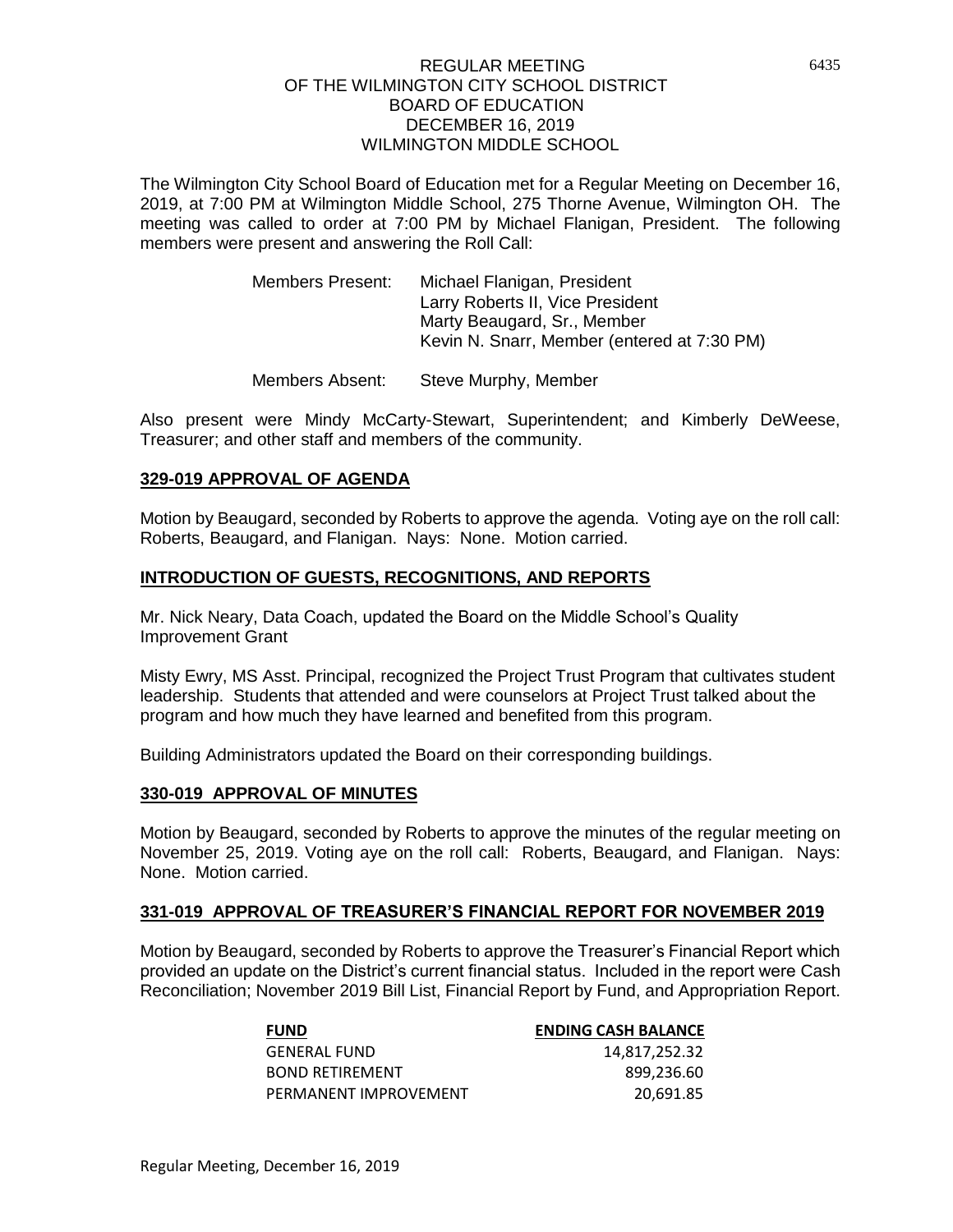| LUNCH ROOM                            | (62, 724.52)  |
|---------------------------------------|---------------|
| PRINCIPALS' FUNDS                     | 122,326.99    |
| <b>LOCAL GRANTS</b>                   | 42,102.16     |
| <b>TOURNAMENT FUND</b>                | 0.00          |
| <b>CLASSROOM FACILITIES (.5 MILL)</b> | 587,667.43    |
| <b>STUDENT ACTIVITIES</b>             | 130,998.28    |
| <b>ATHLETICS</b>                      | 40,577.67     |
| <b>ATHLETICS FUNDRAISERS</b>          | 40,330.54     |
| STATE AND FEDERAL GRANTS              | 68,352.78     |
| <b>TOTAL OF ALL FUNDS</b>             | 16,706,832.10 |

Voting aye on the roll call: Roberts, Beaugard, and Flanigan. Nays: None. Motion carried.

# **332-019 APPROVAL OF DONATIONS / FY2020**

Motion by Beaugard, seconded by Roberts to approve the following donations to the Wilmington Band Program:

- 1. A cash donation in the amount of \$30 from Bruce & Kathleen Lydy
- 2. A cash donation of \$500 from Antique Power Club of Clinton County
- 3. A cash donation of \$150 from Michael & Shelly Keiter

Voting aye on the roll call: Roberts, Beaugard, and Flanigan. Nays: None. Motion carried.

# **333-019 APPROVAL OF PRESIDENT PRO-TEMPORE**

Motion by Beaugard, seconded by Roberts to name Michael Flanigan as President Pro-Tempore, effective January 1, 2020 at midnight until the time a Board President is elected at the January 2020 Organization Meeting. Voting aye on the roll call: Roberts, Beaugard, and Flanigan. Nays: None. Motion carried.

# **334-019 APPROVAL OF ORGANIZATIONAL MEETING DATE AND TIME**

Motion by Beaugard, seconded by Roberts to approve January 3, 2020 at 7:15 AM as the date and time for the January 2020 Organization Meeting. Voting aye on the roll call: Roberts, Beaugard, and Flanigan. Nays: None. Motion carried.

### **335-019 APPROVAL OF MEMORANDUM OF UNDERSTANDING / WILMINGTON POLICE DEPARTMENT**

Motion by Beaugard, seconded by Roberts to approve a Memorandum of Understanding (MOU) with the Wilmington Police Department. The MOU provides a series of guidelines and policies for the School Resource Officer, Wilmington City Schools' administration and staff. Voting aye on the roll call: Roberts, Beaugard, and Flanigan. Nays: None. Motion carried.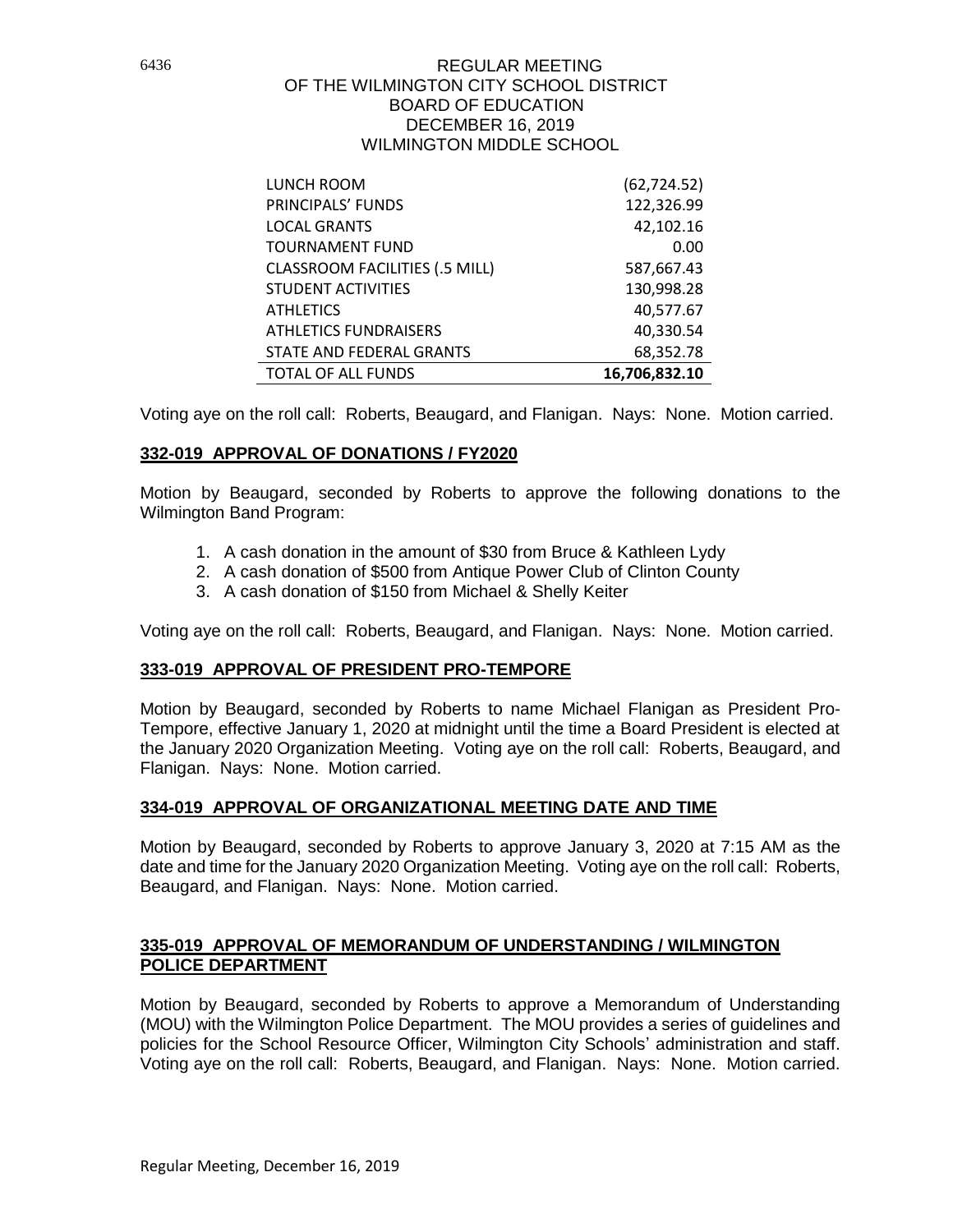### **336-019 APPROVAL OF 2020-2021 ACADEMIC CALENDAR**

Motion by Roberts, seconded by Beaugard to approve the 2020-2021 Academic Calendar. Voting aye on the roll call: Roberts, Beaugard, and Flanigan. Nays: None. Motion carried.

### **337-019 APPROVAL OF OVERNIGHT TRIP / WRESTLING TOURNAMENT**

Motion by Beaugard, seconded by Roberts to approve an overnight trip for the wrestling team to participate in a two-day tournament in Eaton, OH. The team will depart Friday, January 24, 2020 and return Saturday, January 25, 2020. Voting aye on the roll call: Roberts, Beaugard, and Flanigan. Nays: None. Motion carried.

### **338-019 APPROVAL OF REQUEST FOR EARLY GRADUATION**

Motion by Roberts, seconded by Beaugard to approve early graduation for *Allison Shaffer*, pending completion of all requirements for graduation. Voting aye on the roll call: Roberts, Beaugard, and Flanigan. Nays: None. Motion carried.

### **339-019 APPROVAL OF RESIGNATION / GARLOCK / 2019-20**

Motion by Beaugard, seconded by Roberts to accept the resignation for retirement purposes from *Cheryl Garlock, Account Specialist*, in the Treasurer's Office effective March 1, 2020. Voting aye on the roll call: Roberts, Snarr, Beaugard, and Flanigan. Nays: None. Motion carried.

### **340-019 APPROVAL OF EMPLOYMENT / SUB AIDE / 2019-20**

Motion by Beaugard, seconded by Roberts to approve *Cynthia Milligan* as a substitute aide effective December 9, 2019 for the 2019-20 school year pending completion of all requirements of employment. Voting aye on the roll call: Roberts, Snarr, Beaugard, and Flanigan. Nays: None. Motion carried.

### **341-019 APPROVAL OF UNPAID FMLA LEAVE / MESSER / 2019-20**

Motion by Beaugard, seconded by Roberts to approve unpaid leave for *Amy Messer, bus driver,* from approximately December 9, 2019 through January 10, 2020. Voting aye on the roll call: Roberts, Snarr, Beaugard, and Flanigan. Nays: None. Motion carried.

### **342-019 APPROVAL OF VOLUNTEER / 2019-20**

Motion by Beaugard, seconded by Roberts to approve the following volunteer for the 2019- 20 school year pending completion of all requirements to be a volunteer coach:

*Alantino Keefer Wrestling*

Voting aye on the roll call: Roberts, Snarr, Beaugard, and Flanigan. Nays: None. Motion carried.